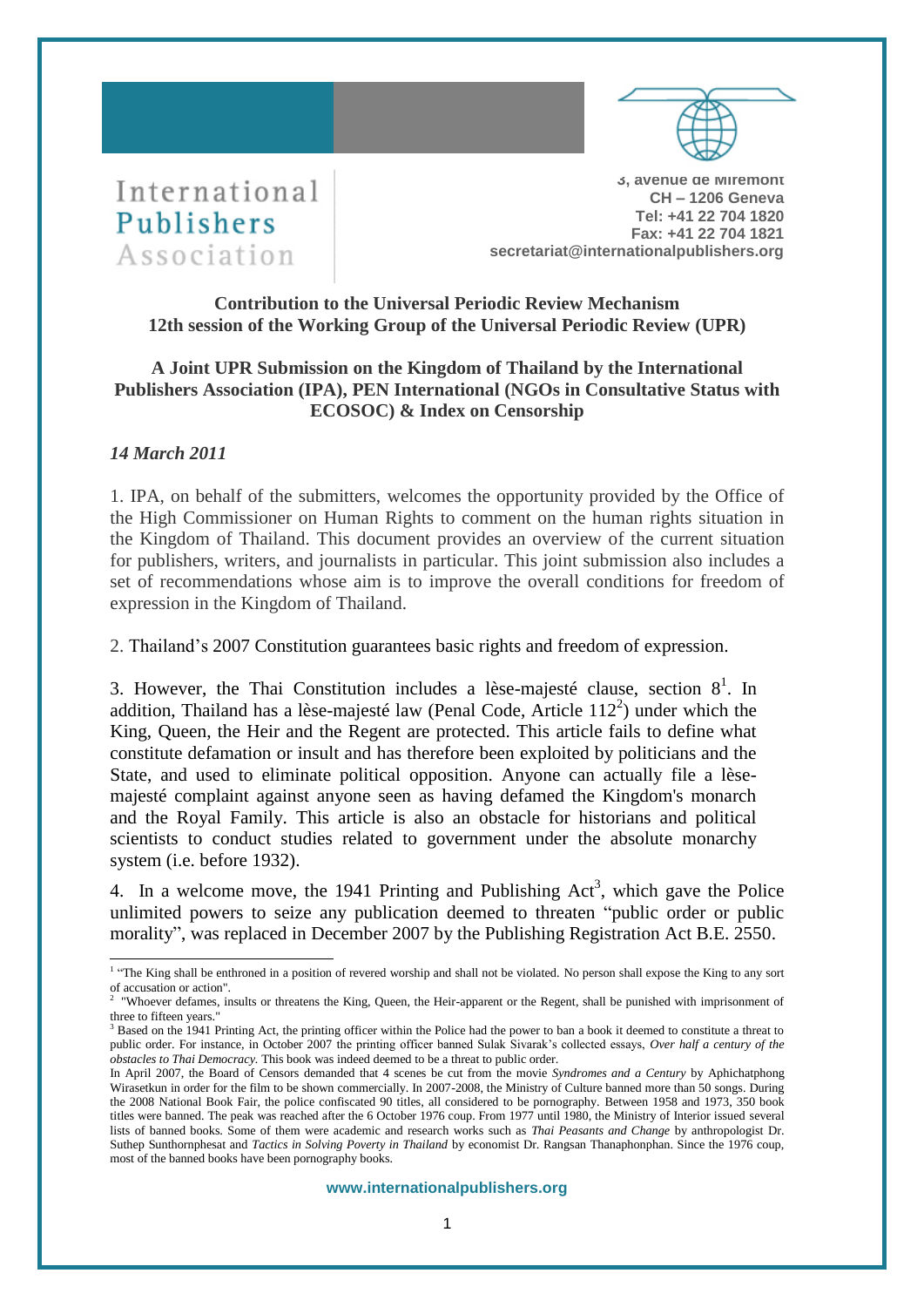5. Under the new law, newspapers issued in the Kingdom must register their publications. Government agencies have no right to consider whether to issue the publisher applicants a license as long as they submit all the required documents stated by the law. However, publishers remain subject to charges of libel or lèse-majesté.

6. All publishers of print and electronic media must be 20 years of age and reside in Thailand. If they have ever been sentenced to imprisonment, they must have been discharged for not less than three years, except for an offence committed through negligence or a petty offence.

7. According to Article 10 of the Publishing Registration Act B.E. 2550, the Head of the Police Department may ban foreign publications that are deemed to be harmful to national security, or fall under the lèse-majesté category.

8. To date, despite the removal of the 1941 Printing and Publishing Act in 2007, the Ministry of Interior's 2 lists of 204 banned books have not been lifted<sup>4</sup>.

9. The 2007 Computer Crimes Act, coming into force in July 2007, provides the authorities with yet another tool to shut down "inappropriate" websites. It prescribes penalties of up to THB 100,000 (approx. US\$3,000) and up to five years' imprisonment for anyone found guilty of online defamation, including lèse-majesté. It is the key legislation used by Thai authorities to limit the free flow of information on the Internet. In particular, the content offences committed via a computer, which are already crimes in the Penal Code (Sections 14-17) are the offences of the Computer Crimes Acts which have created most of the controversy, as the authorities have applied these provisions to block thousands of websites and to prosecute Internet users and ISPs. Section 14 is the most controversial as it includes offences against national security, therefore covering lèsemajesté.

10. In October 2008, the Ministry of Information and Communications Technology (MICT) announced plans to build a gateway to block websites with content defaming the royal institution. In August 2009, a police taskforce within MICT was created to monitor websites and identify those posting content that violates the lèse-majesté law. In June 2010, Thailand's Cabinet approved the creation of an online crime agency (the Bureau of Prevention and Eradication of Computer Crime) that will pursue violators of the Kingdom's lèse-majesté law.

11. Between 2007 and 2010, the authorities shut down 74,686 URLs. Out of these, 128 were shut down on defamation or lèse-majesté charges. MICT itself claimed in January 2009 to have blocked 2,300 websites under the lèse-majesté law. The current trend of multiple prosecutions for the same offences (lèse-majesté) is clearly designed to stifle commentary, opinion and dissent. Harassment and intimidation are reported to be routinely employed to dissuade in particular Internet users from freely expressing their views. Some Internet users have even been arrested. Blogger Suvicha Thakor was convicted under the law and sentenced to a 10-year prison term in April 2009. He then applied for royal clemency and was pardoned by King Bhumibol Adulyadej in June 2010.

 $\overline{a}$ 

<sup>4</sup> [www.banprak-nfe.com/webboard/index.php?topic=499.0](http://www.banprak-nfe.com/webboard/index.php?topic=499.0)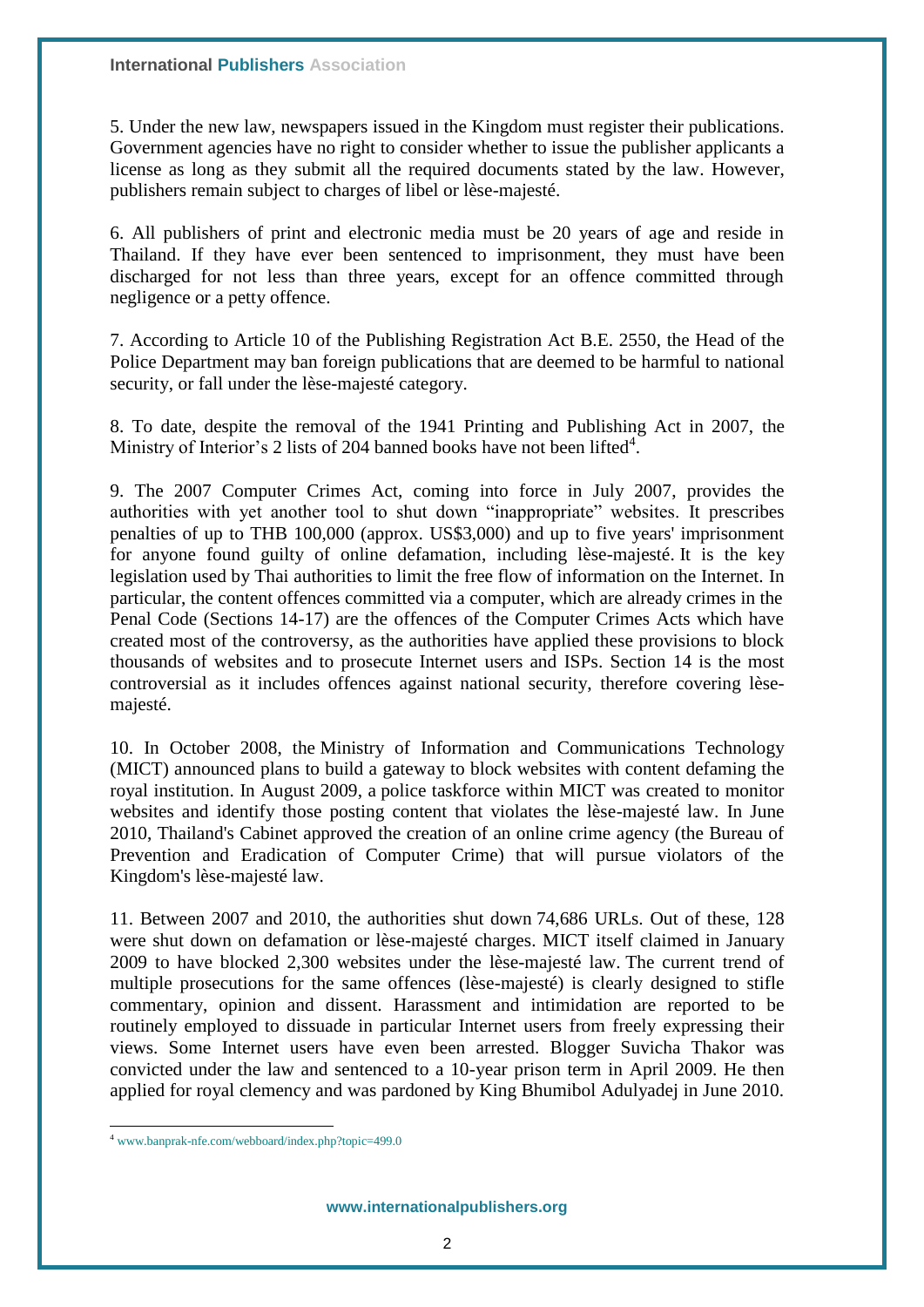**International Publishers Association** 

Executive Director of independent news website Prachatai, Chiranuch Premchaiporn, was arrested on 24 September 2010 at Bangkok international airport for violation of sections 14 and 15 of the Computer Crimes Act. This is not the first time that she is facing charges of violating the Computer Crimes Act. The trial started on 4 February 2011. She is facing more than 50 years' imprisonment if convicted of charges that she violated the Computer Crimes Act due to her alleged failure to take down comments from the web board that the government claimed were insulting to the monarchy.

12. Two laws (the 2007 Computer Crimes Act and the lèse-majesté law), which can be filed under the Penal Code and Civil and Commercial Codes, can be exploited against any activity that is considered a "threat to national security, public order and public morality". Overall, there is an abuse of lèse-majesté legislation to stifle freedom of expression.

13. In addition, defamation is a criminal offense in Thailand under the Penal Code, carrying a maximum jail term of two years.

14. As a consequence, the practice of self-censorship has become more and more common among Thai writers, journalists and publishers.

### **15. The submitters' recommendations to the Thai authorities:**

- 1. Work with local freedom of expression groups and trade associations for a moratorium on lèse-majesté prosecution so that a constructive dialogue can begin on the issue of freedom of expression, freedom to publish and Internet Freedom; In that context, drop the lèse-majesté charges against those already being prosecuted, at the very least provide them with a swift and fair trial;
- 2. Repeal Article 112 of the Penal Code, or make it explicit that it can be used by the Royal Household only;
- 3. Amend the 2007 Computer Crimes Act, in particular Sections  $14^5$ ,  $15^6$ , and  $16^7$  so as to avoid the shutting down or blocking of "inappropriate" websites and the arrest, prosecution, and imprisonment of internet users; In particular, drop all mention of "national security" in Section 14;
- 4. Decriminalize defamation;
- 5. Lift the ban on the 204 book titles;
- 6. Stop the blocking of web sites;

 5 . If any person commits any offence of the following acts shall be subject to imprisonment for not more than five years or a fine of not more than one hundred thousand baht or both: (1) that involves import to a computer system of forged computer data, either in whole or in part, or false computer data, in a manner that is likely to cause damage to that third party or the public; (2) that involves import to a computer system of false computer data in a manner that is likely to damage the country's security or cause a public panic; (3) that involves import to a computer system of any computer data related with an offence against the Kingdom's security under the Criminal Code; (4) that involves import to a computer system of any computer data of a pornographic nature that is publicly accessible; (5) that involves the dissemination or forwarding of computer data already known to be computer data under (1) (2) (3) or (4);

<sup>6</sup> Any service provider intentionally supporting or consenting to an offence under Section 14 within a computer system under their control shall be subject to the same penalty as that imposed upon a person committing an offence under Section 14. <sup>7</sup> Section 16 of the Computer Crimes Act allows prosecutions for defamation committed on the Internet.